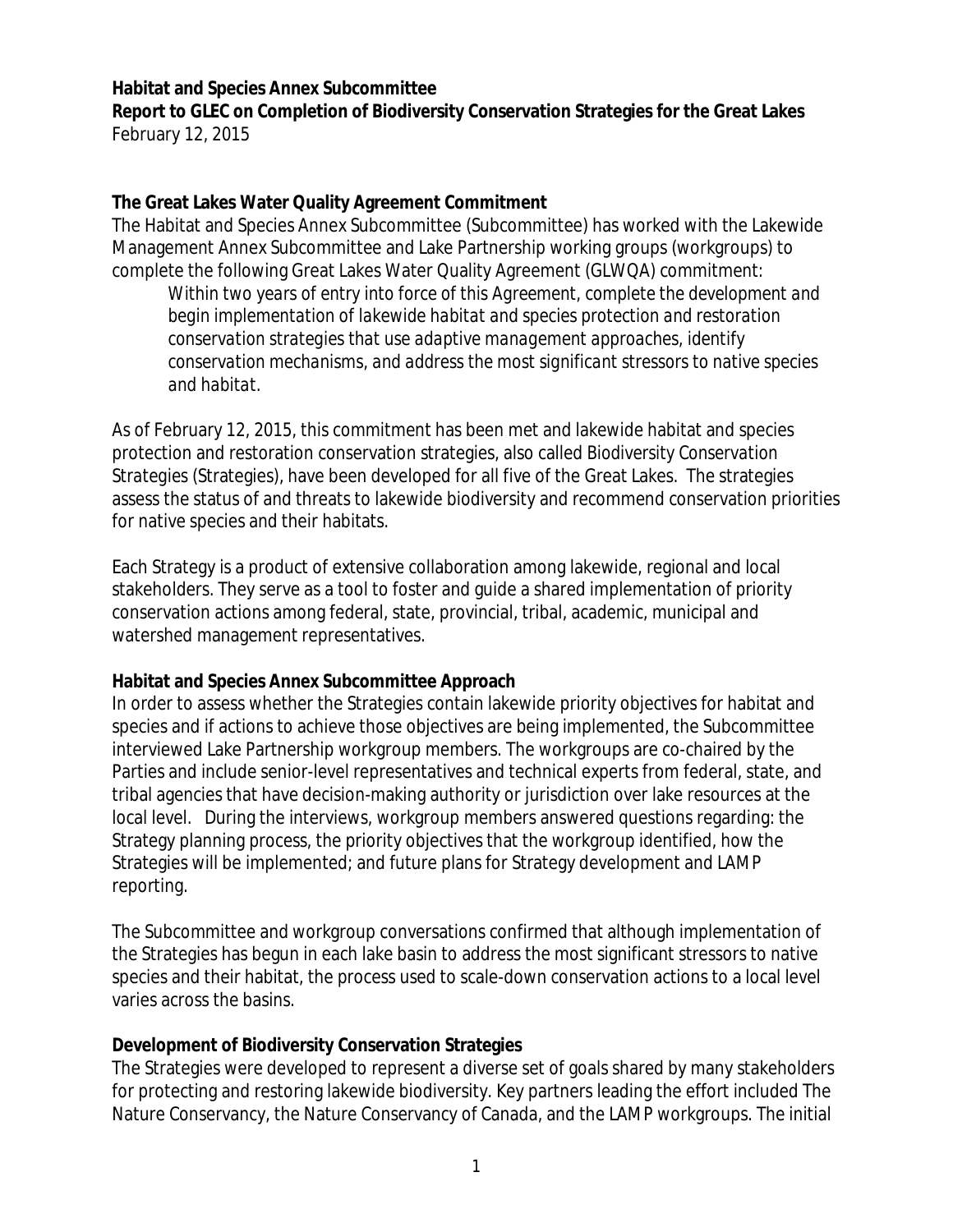strategy development began with Lake Ontario (completed 2009) and was followed by Lakes Huron (2010), Michigan (2012), Erie (2012) and Superior (2015). Strategy development for each lake followed the Nature Conservancy's Conservation Action Planning (CAP) approach that integrates planning, implementation and assessment of conservation projects. Efforts were supported by both federal and provincial funding (United States Environmental Protection Agency, Environment Canada and Province of Ontario) with grants awarded to The Nature Conservancy and The Nature Conservancy of Canada.

The Ontario, Huron, Erie and Michigan Strategies were publically released by The Nature Conservancy although each was identified as the product of a number of authors. Lake Superior's Strategy was released by the Lake Superior Partnership. The Strategies were developed through engaging and gathering input and information from individuals and organizations in each lake's watershed through workshops, webinars and a comprehensive review of published data.

The Strategies include an assessment of the current status of the diverse types of habitat associated with that Great Lake (*e.g*., off shore waters, coastal wetlands, islands), major threats to biodiversity, or significant environmental issues within each lake. Six key issues identified by the Strategies as common across the Great Lakes basin include: aquatic invasive species; incompatible development; climate change impacts; terrestrial invasive species; dams and barriers to fish movement in rivers and streams; and pollution from sources such as urban, rural and agricultural runoff.

The Strategies are viewed by stakeholders as important sources of baseline information on habitat and native species in the Lakes, including their status, relevant threats and issues, priorities for conservation, and strategies and actions to address the most significant threats. Resulting recommendations and maps included in the Strategies have already proven to be valuable resources for guiding conservation actions.

As a result of the broad collaborative processes undertaken to develop the Strategies, some recommendations go beyond the Lake Partnerships' mandate pursuant to the revised GLWQA (with the exception of Lake Superior which was a product of the Lake Superior Partnership). The Lake Partnerships recognize the value that the Strategies provide as a guide for people and organizations to implement actions that fall within their respective mandates. They will be used by the Lake Partnerships: to bring focus and set priorities; to encourage appropriate conservations actions by government and non-government organizations and individuals; and to engage with and promote decisions by those who have the authority, responsibility and mandate to meet the goals, objectives and priorities of the LAMP and the Great Lakes Water Quality Agreement.

The Lake Superior Partnership is currently in the process of preparing watershed-level plans to further guide and support implementation of the recently released Strategy at a more local level. The Lake Ontario Partnership used the broader Lake Ontario Biodiversity Strategy to produce a LAMP implementation plan to focus on and implement priority conservation actions within the GLWQA mandate. Other Lake Partnerships are identifying regional (or watershed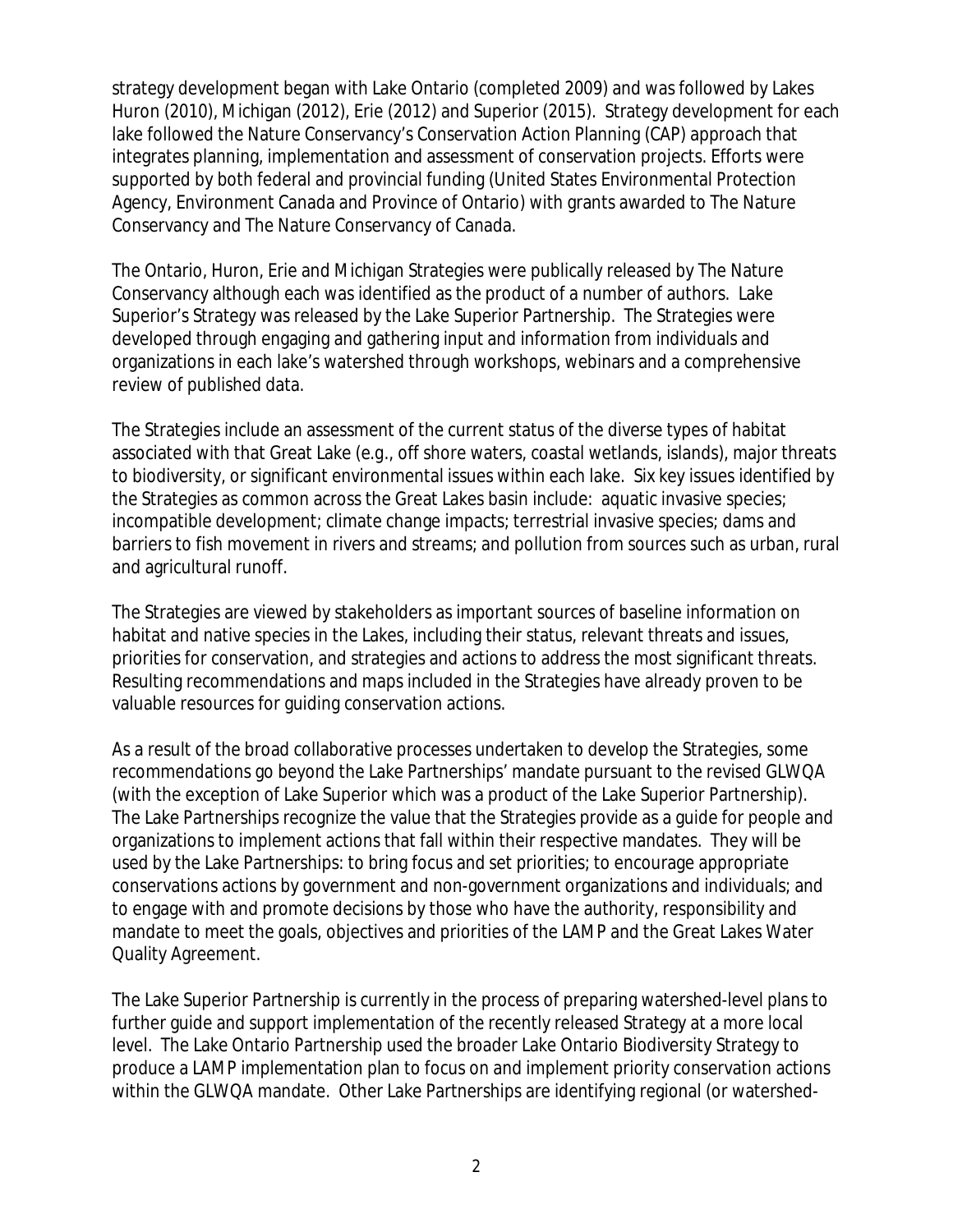based) biodiversity objectives and outlining the specific conservation actions required to address these issues on a more manageable local scale.

# **Biodiversity Conservation Strategy Implementation**

The Strategies offer a "blueprint" for conservation actions by identifying the types of actions needed in priority areas; however, implementing these actions across a complex, large-scale landscape requires diverse stakeholder representation and diverse resources. The implementation process must identify opportunities, focus on lakewide priorities and the most significant stressors, and provide the context that will promote action at a regional scale by communities and local organizations. Broad collaboration among municipalities, local communities, and non-governmental organizations is a key element for the successful implementation of projects on a regional scale, but it is also important to have involvement from government agencies and other organizations that have a mandate for habitat and species conservation.

Across the lakes there is strong support for the adaptive management approach in the planning, application and implementation of the Strategies. Lake Partnership workgroups built the CAP process into the Strategies so that they can apply to a wide range of conservation activities, including LAMP-based project planning. For example, in Lake Ontario studies are now underway to develop better baselines (*i.e.,* coastal wetlands, water levels) that will guide investments in habitat restoration and support this adaptive process into the future.

| Lake Basin | Date<br><b>Strategy</b> | <b>Strategy</b><br>Element | Conservation<br>Action/Implementation | Implementing<br><b>Partners</b> |
|------------|-------------------------|----------------------------|---------------------------------------|---------------------------------|
| Lake       | Completed<br>2009       | Restoration of             | U.S. and Canadian agencies            | <b>Ontario Ministry</b>         |
| Ontario    |                         | native prey fish           | started a program to                  | of Natural                      |
|            |                         | species                    | reintroduce bloater to the            | Resources and                   |
|            |                         |                            | lake. Juvenile bloaters               | Forestry; U.S.                  |
|            |                         |                            | stocked today originated              | <b>Fish and Wildlife</b>        |
|            |                         |                            | from eggs collected on Lake           | Service, U.S.                   |
|            |                         |                            | Michigan. Eggs are hatched            | Geological                      |
|            |                         |                            | and juveniles reared at               | Survey, State of                |
|            |                         |                            | facilities in New York and            | New York                        |
|            |                         |                            | Ontario.                              |                                 |
| Lake Huron | 2010                    | Address most               | The Southern Georgian Bay             | <b>Ontario Ministry</b>         |
|            |                         | significant threat         | Shoreline Management                  | of Natural                      |
|            |                         | for Southern               | Strategy was developed to             | Resources and                   |
|            |                         | Georgian Bay -             | focus on coordinating efforts         | Forestry;                       |
|            |                         | urban                      | to identify restoration               | <b>Fisheries and</b>            |
|            |                         | development                | opportunities, guide local            | Oceans Canada;                  |
|            |                         | and shoreline              | development and decision              | Grey-Sauble and                 |
|            |                         | alterations                | making, harmonizing                   | Nottawasaga                     |

The table below illustrates several examples as to how the Strategies are being used now in each lake basin to inform and implement priority conservation actions.